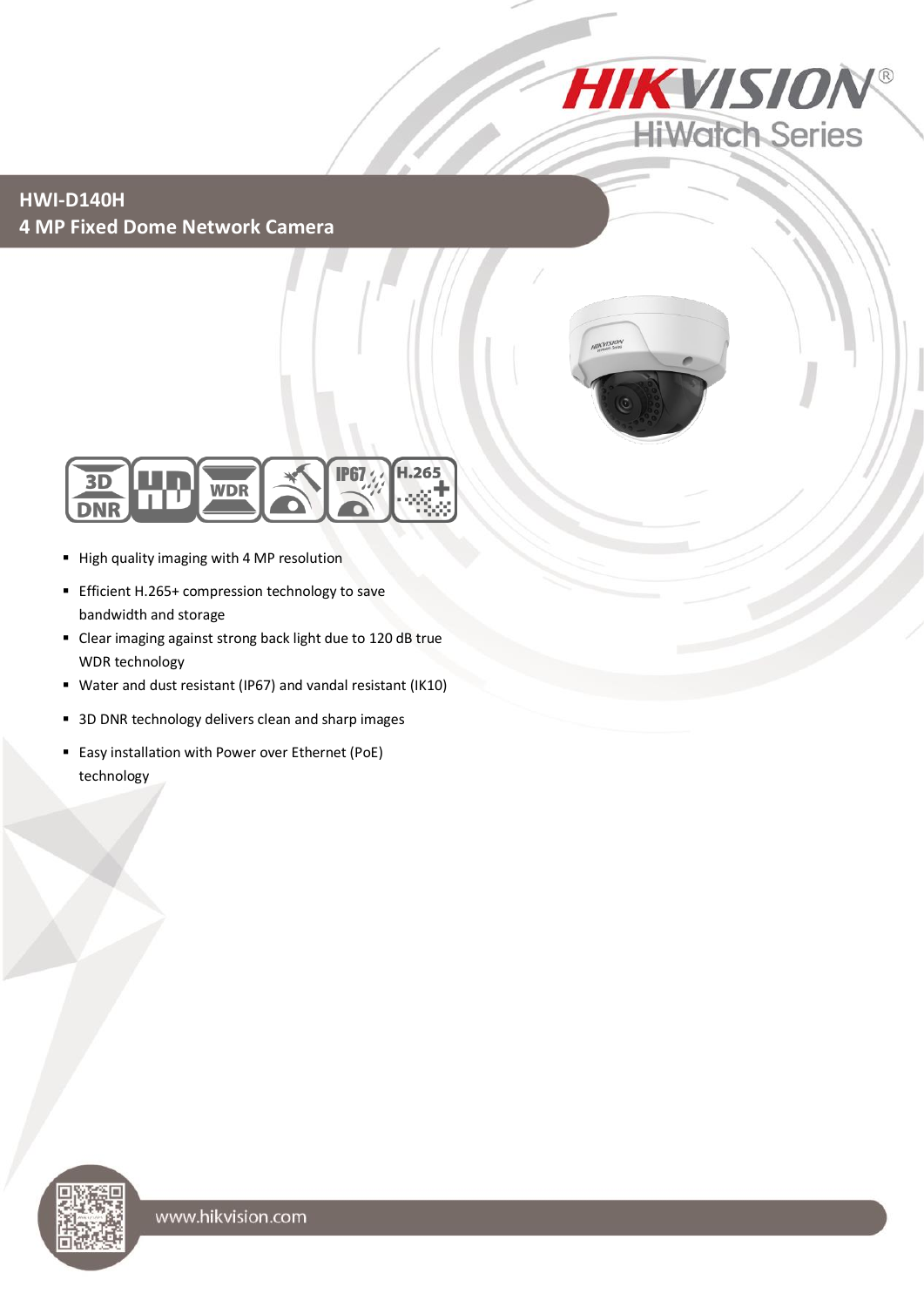

## **Specification**

| Camera                   |                                                                               |  |  |  |  |  |
|--------------------------|-------------------------------------------------------------------------------|--|--|--|--|--|
| Image Sensor             | 1/3" progressive scan CMOS                                                    |  |  |  |  |  |
| Min. Illumination        | Color: 0.01 Lux @ (F2.0, AGC ON), B/W: 0 Lux with IR                          |  |  |  |  |  |
| <b>Shutter Speed</b>     | 1/3 s to 1/100, 000 s                                                         |  |  |  |  |  |
| Slow Shutter             | Yes                                                                           |  |  |  |  |  |
| Wide Dynamic Range       | 120 dB                                                                        |  |  |  |  |  |
| Day & Night              | IR cut filter                                                                 |  |  |  |  |  |
| Angle Adjustment         | Pan: 0° to 355°, tilt: 0° to 75°                                              |  |  |  |  |  |
| Lens                     |                                                                               |  |  |  |  |  |
| Focal Length & FOV       | 2.8 mm, horizontal FOV 98.0°, vertical FOV 53.1°, diagonal FOV 114.7°         |  |  |  |  |  |
|                          | 4 mm, horizontal FOV 78.7°, vertical FOV 43.1°, diagonal FOV 92.3°            |  |  |  |  |  |
| Lens Mount               | M12                                                                           |  |  |  |  |  |
| Focus                    | Fixed                                                                         |  |  |  |  |  |
| Aperture                 | F2.0                                                                          |  |  |  |  |  |
| <b>Illuminator</b>       |                                                                               |  |  |  |  |  |
| IR Wavelength            | 850 nm                                                                        |  |  |  |  |  |
| IR Range                 | Up to 30 m                                                                    |  |  |  |  |  |
| <b>Video</b>             |                                                                               |  |  |  |  |  |
| Max. Resolution          | $2560 \times 1440$                                                            |  |  |  |  |  |
|                          | 50 Hz: 20 fps (2560 × 1440)                                                   |  |  |  |  |  |
| Main Stream              | 25 fps (2304 × 1296, 1920 × 1080, 1280 × 720)                                 |  |  |  |  |  |
|                          | 60 Hz: 20 fps (2560 × 1440)                                                   |  |  |  |  |  |
|                          | 30 fps (2304 × 1296, 1920 × 1080, 1280 × 720)                                 |  |  |  |  |  |
| Sub-Stream               | 50 Hz: 25 fps (640 × 480, 640 × 360)                                          |  |  |  |  |  |
|                          | 60 Hz: 30 fps (640 × 480, 640 × 360)                                          |  |  |  |  |  |
| Video Compression        | Main stream: H.265/H.264/H.265+/H.264+                                        |  |  |  |  |  |
|                          | Sub-stream: H.265/H.264/MJPEG                                                 |  |  |  |  |  |
| Video Bit Rate           | 32 Kbps to 8 Mbps                                                             |  |  |  |  |  |
| H.264 Type               | Baseline Profile/Main Profile/High Profile                                    |  |  |  |  |  |
| H.265 Type               | Main Profile                                                                  |  |  |  |  |  |
| $H.264+$                 | Main stream supports                                                          |  |  |  |  |  |
| $H.265+$                 | Main stream supports                                                          |  |  |  |  |  |
| Region of Interest (ROI) | 1 fixed region for main stream                                                |  |  |  |  |  |
| <b>Network</b>           |                                                                               |  |  |  |  |  |
| Protocols                | TCP/IP, ICMP, HTTP, HTTPS, FTP, DHCP, DNS, DDNS, RTP, RTSP, RTCP, PPPOE, NTP, |  |  |  |  |  |
|                          | UPnP™, SMTP, SNMP, IGMP, 802.1X, QoS, IPv6, Bonjour, IPv4, UDP, SSL/TLS       |  |  |  |  |  |
| Simultaneous Live View   | Up to 6 channels                                                              |  |  |  |  |  |
| API                      | Open Network Video Interface, ISAPI                                           |  |  |  |  |  |
| User/Host                | Up to 32 users. 3 levels: administrator, operator and user                    |  |  |  |  |  |
| Client                   | iVMS-4200, Hik-Connect                                                        |  |  |  |  |  |
| Web Browser              | Plug-in required live view: IE 10+                                            |  |  |  |  |  |
|                          | Plug-in free live view: Chrome 57.0+, Firefox 52.0+                           |  |  |  |  |  |
|                          | Local service: Chrome 57.0+, Firefox 52.0+                                    |  |  |  |  |  |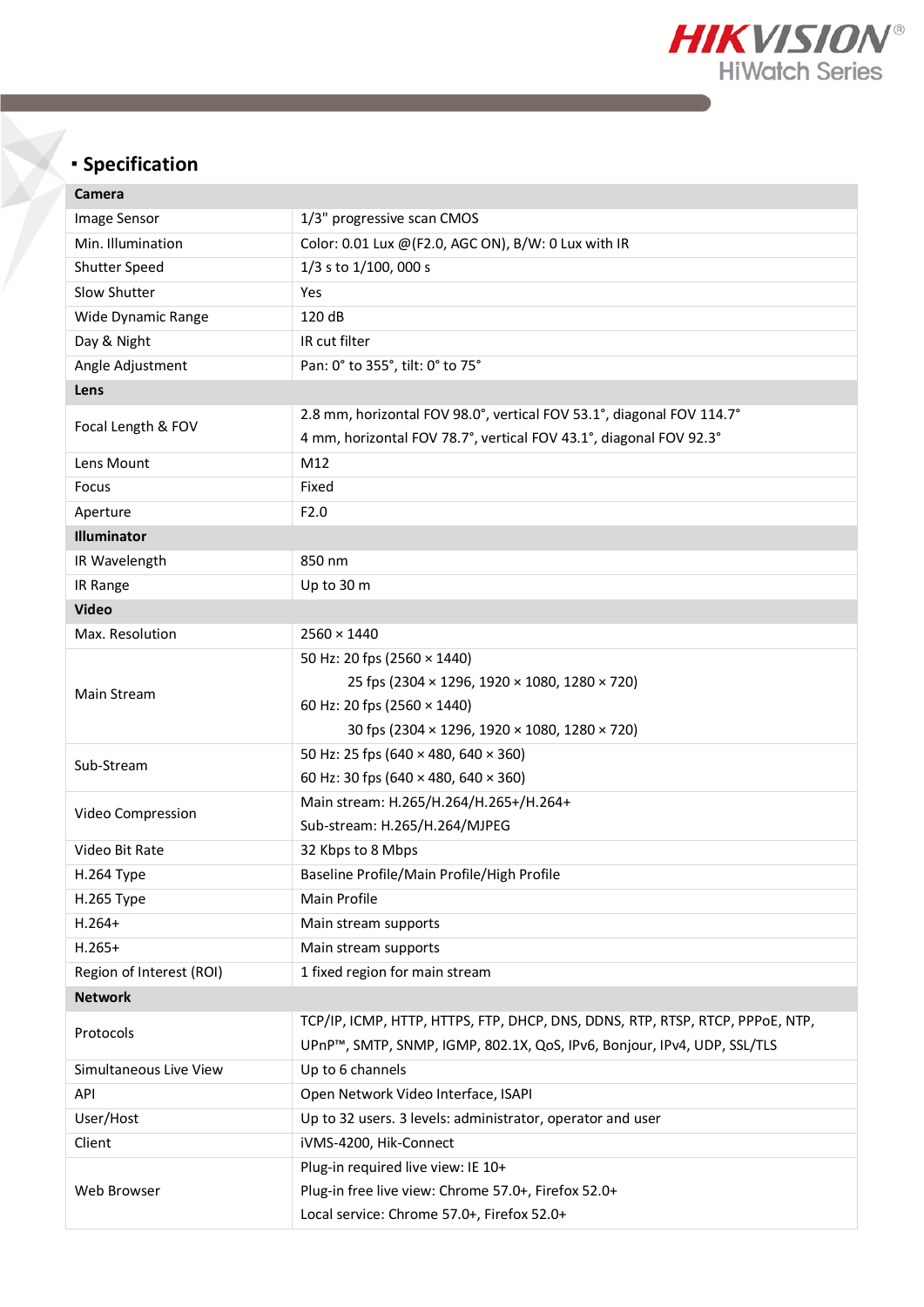

| Image |
|-------|
|-------|

| <b>Image Settings</b>         | Saturation, brightness, contrast, sharpness, AGC, white balance adjustable by client |  |  |  |  |  |
|-------------------------------|--------------------------------------------------------------------------------------|--|--|--|--|--|
|                               | software or web browser                                                              |  |  |  |  |  |
| Day/Night Switch              | Auto, Schedule, Day, Night                                                           |  |  |  |  |  |
| Image Enhancement             | BLC, 3D DNR                                                                          |  |  |  |  |  |
| Interface                     |                                                                                      |  |  |  |  |  |
| Ethernet Interface            | 1 RJ45 10 M/100 M self-adaptive Ethernet port                                        |  |  |  |  |  |
| Event                         |                                                                                      |  |  |  |  |  |
| <b>Basic Event</b>            | Motion detection, video tampering alarm, exception                                   |  |  |  |  |  |
| General                       |                                                                                      |  |  |  |  |  |
| Linkage Method                | Upload to FTP, notify surveillance center, send email                                |  |  |  |  |  |
| Camera Material               | Aluminum alloy body                                                                  |  |  |  |  |  |
| Camera Dimension              | $\emptyset$ 111 mm × 82.4 mm ( $\emptyset$ 4.4" × 3.2")                              |  |  |  |  |  |
| Package Dimension             | 134 mm × 134 mm × 108 mm (5.3" × 5.3" × 4.3")                                        |  |  |  |  |  |
| Camera Weight                 | Approx. 360 g (0.8 lb.)                                                              |  |  |  |  |  |
| With Package Weight           | Approx. 560 g (1.2 lb.)                                                              |  |  |  |  |  |
| <b>Storage Conditions</b>     | -30 °C to 60 °C (-22 °F to 140 °F). Humidity: 95% or less (non-condensing)           |  |  |  |  |  |
| <b>Startup and Operating</b>  | -30 °C to 60 °C (-22 °F to 140 °F). Humidity: 95% or less (non-condensing)           |  |  |  |  |  |
| Conditions                    |                                                                                      |  |  |  |  |  |
| Web Client Language           | English, Ukrainian                                                                   |  |  |  |  |  |
| <b>General Function</b>       | Anti-flicker, heartbeat, mirror, password protection, privacy mask, watermark, IP    |  |  |  |  |  |
|                               | address filter                                                                       |  |  |  |  |  |
| <b>Firmware Version</b>       | V5.5.120                                                                             |  |  |  |  |  |
| Power Consumption and Current | 12 VDC, 0.4 A, max. 5 W                                                              |  |  |  |  |  |
|                               | PoE: (802.3af, 36 V to 57 V), 0.2 A to 0.15 A, max. 6.5 W                            |  |  |  |  |  |
| Power Supply                  | 12 VDC ± 25%                                                                         |  |  |  |  |  |
|                               | PoE: 802.3af, Class 3                                                                |  |  |  |  |  |
| Power Interface               | Ø5.5 mm coaxial power plug                                                           |  |  |  |  |  |
| Approval                      |                                                                                      |  |  |  |  |  |
| <b>EMC</b>                    | FCC SDoC (47 CFR Part 15, Subpart B); CE-EMC (EN 55032: 2015, EN 61000-3-2: 2014,    |  |  |  |  |  |
|                               | EN 61000-3-3: 2013, EN 50130-4: 2011 +A1: 2014); RCM (AS/NZS CISPR 32: 2015); IC     |  |  |  |  |  |
|                               | VoC (ICES-003: Issue 6, 2016); KC (KN 32: 2015, KN 35: 2015)                         |  |  |  |  |  |
|                               | UL (UL 60950-1); CB (IEC 60950-1:2005 + Am 1:2009 + Am 2:2013, IEC 62368-1:2014);    |  |  |  |  |  |
| Safety                        | CE-LVD (EN 60950-1:2005 + Am 1:2009 + Am 2:2013, IEC 62368-1:2014); BIS (IS          |  |  |  |  |  |
|                               | 13252(Part 1):2010+A1:2013+A2:2015)                                                  |  |  |  |  |  |
| Environment                   | CE-RoHS (2011/65/EU); WEEE (2012/19/EU); Reach (Regulation (EC) No 1907/2006)        |  |  |  |  |  |
| Protection                    | IP67 (IEC 60529-2013), IK10 (IEC 62262:2002)                                         |  |  |  |  |  |

## **Available Model**

HWI-D140H (2.8/4 mm)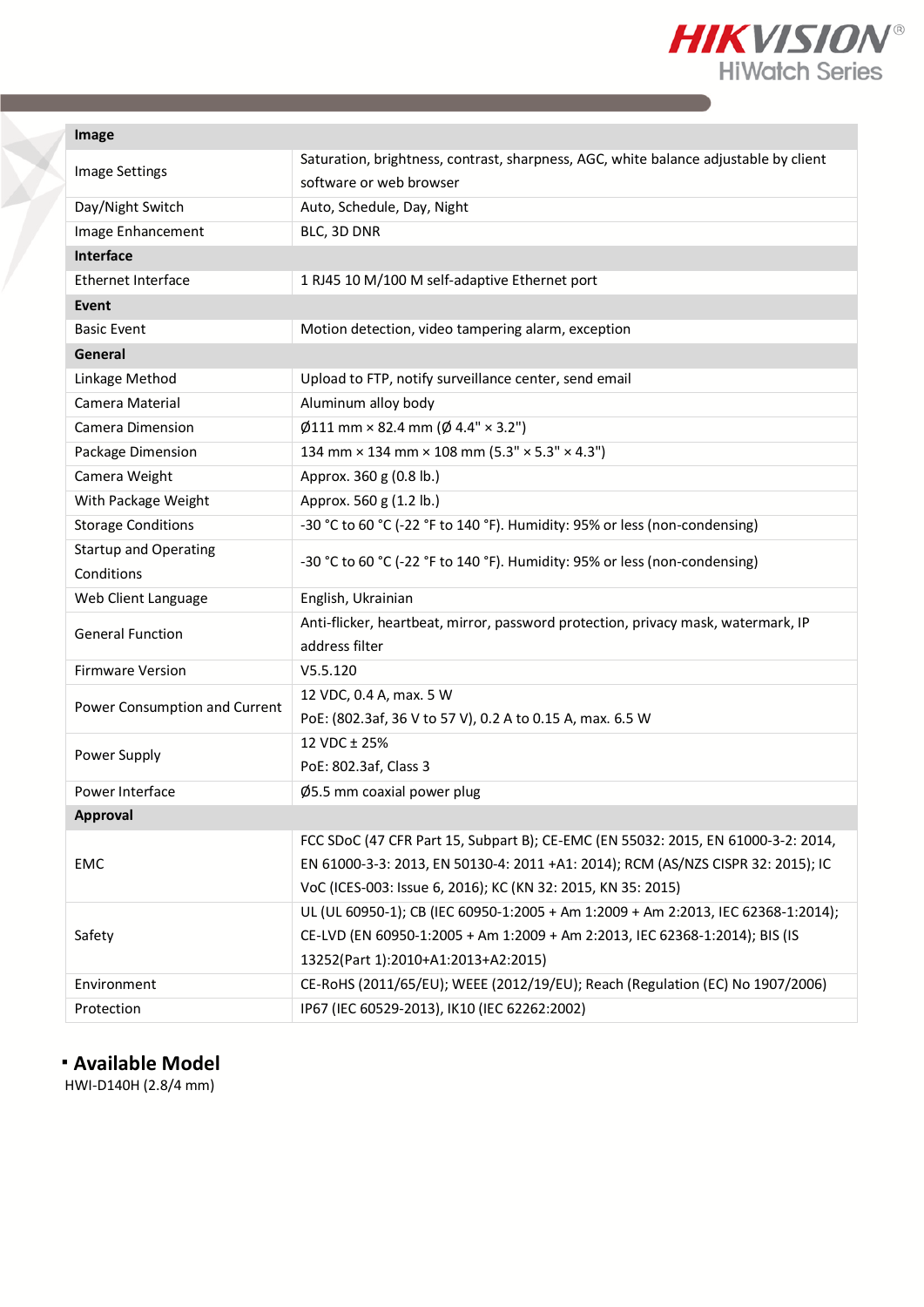





Unit: mm (inch)

## **Accessory**

## **Optional**

| <b>DS-1259ZJ</b><br><b>Inclined Ceiling</b><br><b>Mount</b> | <b>DS-1276ZJ-SUS</b><br><b>Corner Mount</b> | <b>DS-1250ZJ</b><br><b>Rain Shade</b> | DS-1272ZJ-110<br><b>Wall Mount</b> | <b>DS-1258ZJ</b><br><b>Wall Mount</b> |
|-------------------------------------------------------------|---------------------------------------------|---------------------------------------|------------------------------------|---------------------------------------|
|                                                             |                                             |                                       |                                    |                                       |
| <b>DS-1275ZJ-SUS</b>                                        | DS-1280ZJ-DM18                              | <b>DS-1253ZJ-M</b>                    | DS-1272ZJ-110B                     |                                       |
| <b>Vertical Pole</b>                                        | <b>Junction Box</b>                         | <b>Rain Shade</b>                     | <b>Wall Mount</b>                  |                                       |
| <b>Mount</b>                                                |                                             |                                       |                                    |                                       |
|                                                             |                                             |                                       |                                    |                                       |